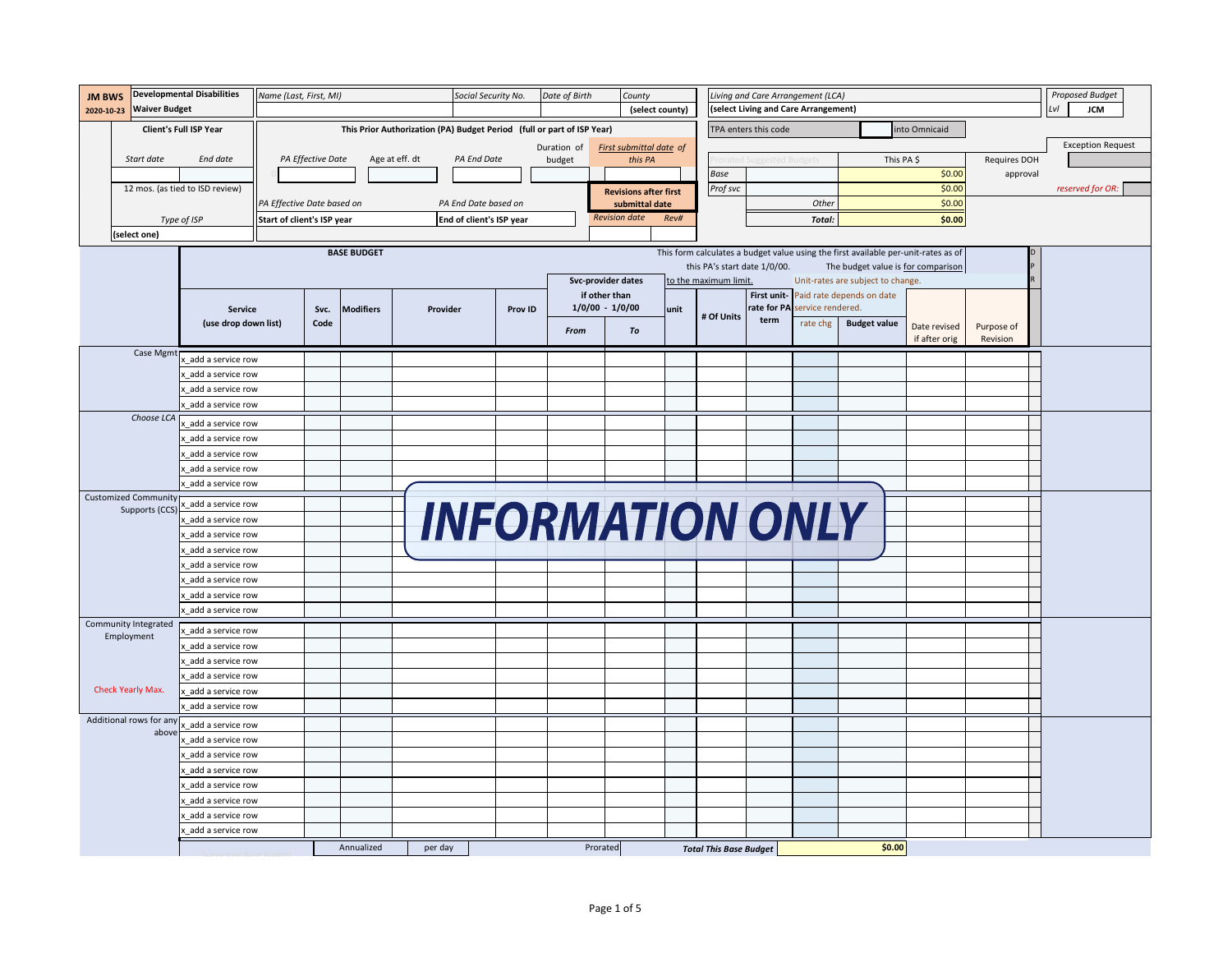| <b>JM BWS</b> | <b>Developmental Disabilities</b> | Name (Last, First, MI)                                                 | Social Security No.      | Date of Birth | County                       | Living and Care Arrangement (LCA)    |        |               |              | Proposed Budget          |
|---------------|-----------------------------------|------------------------------------------------------------------------|--------------------------|---------------|------------------------------|--------------------------------------|--------|---------------|--------------|--------------------------|
| 2020-10-23    | <b>Waiver Budget</b>              |                                                                        |                          |               | (select county)              | (select Living and Care Arrangement) |        |               |              | <b>JCM</b>               |
|               | <b>Client's Full ISP Year</b>     | This Prior Authorization (PA) Budget Period (full or part of ISP Year) |                          |               |                              | TPA enters this code                 |        | into Omnicaid |              |                          |
|               |                                   |                                                                        |                          | Duration of   | First submittal date of      |                                      |        |               |              | <b>Exception Request</b> |
|               | End date<br>Start date            | PA Effective Date<br>Age at eff. dt                                    | <b>PA End Date</b>       | budget        | this PA                      |                                      |        | This PA \$    | Requires DOH |                          |
|               |                                   |                                                                        |                          |               |                              | <b>Base</b>                          |        | \$0.00        | approval     |                          |
|               | 12 mos. (as tied to ISD review)   |                                                                        |                          |               | <b>Revisions after first</b> | Prof svc                             |        | \$0.00        |              | reserved for OR:         |
|               |                                   | PA Effective Date based on                                             | PA End Date based on     |               | submittal date               |                                      | Other  | \$0.00        |              |                          |
|               | Type of ISP                       | Start of client's ISP year                                             | End of client's ISP year |               | <b>Revision date</b><br>Rev# |                                      | Total: | \$0.00        |              |                          |
|               | (select one)                      |                                                                        |                          |               |                              |                                      |        |               |              |                          |
|               |                                   | need PA dates                                                          | days)                    |               |                              |                                      |        |               |              |                          |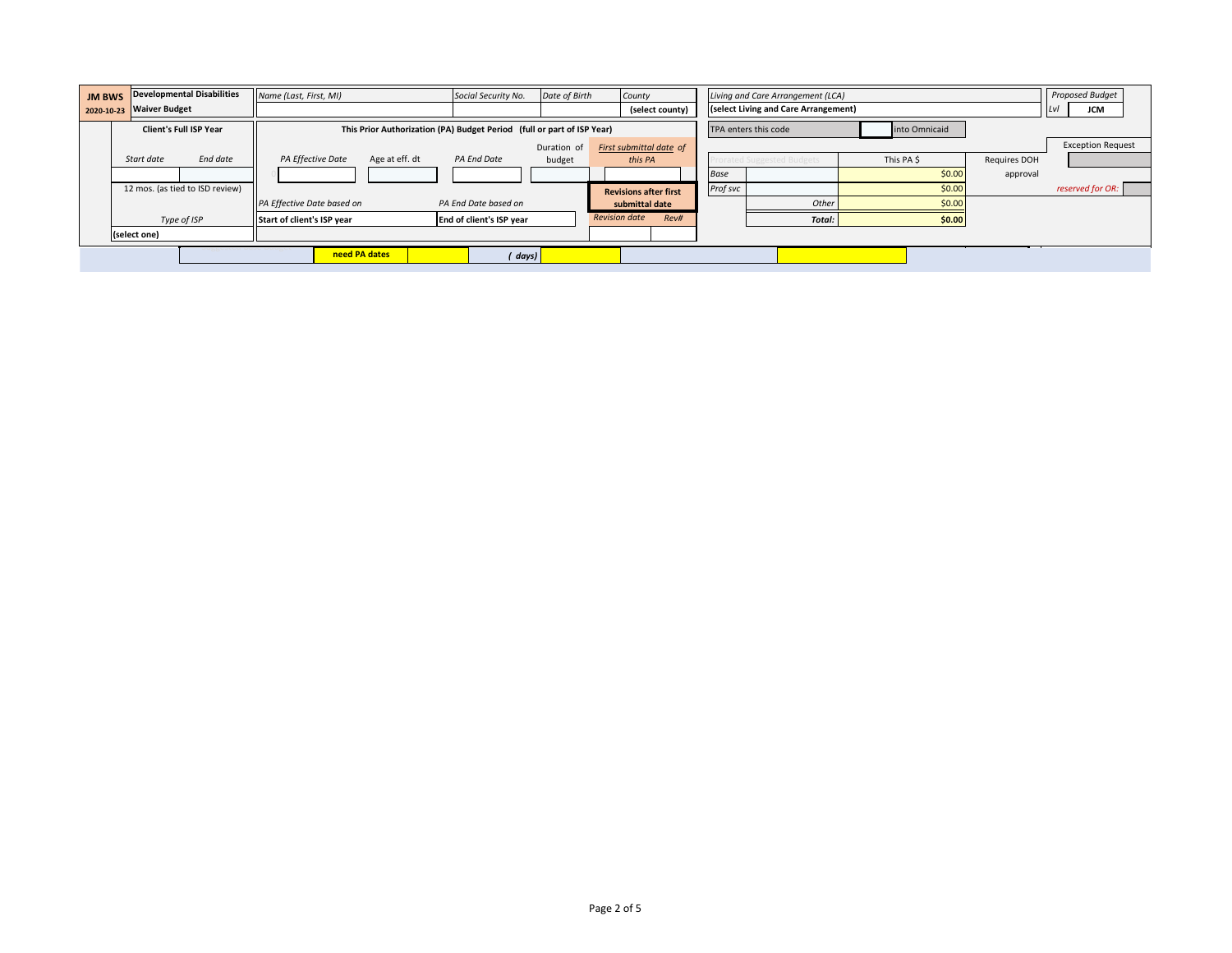| <b>JM BWS</b> | <b>Waiver Budget</b>    | <b>Developmental Disabilities</b>        | Name (Last, First, MI)     |      |                              |          | Social Security No.                                                    | Date of Birth | County               |                              |                              | Living and Care Arrangement (LCA)<br>(select Living and Care Arrangement) |                               |                                                                                    |               |              | Proposed Budget<br>Lvl   |
|---------------|-------------------------|------------------------------------------|----------------------------|------|------------------------------|----------|------------------------------------------------------------------------|---------------|----------------------|------------------------------|------------------------------|---------------------------------------------------------------------------|-------------------------------|------------------------------------------------------------------------------------|---------------|--------------|--------------------------|
| 2020-10-23    |                         |                                          |                            |      |                              |          |                                                                        |               |                      | (select county)              |                              |                                                                           |                               |                                                                                    |               |              | <b>JCM</b>               |
|               |                         | Client's Full ISP Year                   |                            |      |                              |          | This Prior Authorization (PA) Budget Period (full or part of ISP Year) |               |                      |                              |                              | TPA enters this code                                                      |                               |                                                                                    | into Omnicaid |              |                          |
|               |                         |                                          |                            |      |                              |          |                                                                        | Duration of   |                      | First submittal date of      |                              |                                                                           |                               |                                                                                    |               |              | <b>Exception Request</b> |
|               | Start date              | End date                                 | PA Effective Date          |      | Age at eff. dt               |          | PA End Date                                                            | budget        |                      | this PA                      | Base                         | ested Budg                                                                |                               | This PA \$                                                                         |               | Requires DOH |                          |
|               |                         |                                          |                            |      |                              |          |                                                                        |               |                      |                              |                              |                                                                           |                               |                                                                                    | \$0.00        | approval     |                          |
|               |                         | 12 mos. (as tied to ISD review)          |                            |      |                              |          |                                                                        |               |                      | <b>Revisions after first</b> | Prof svc                     |                                                                           |                               |                                                                                    | \$0.00        |              | reserved for OR:         |
|               |                         |                                          | PA Effective Date based on |      |                              |          | PA End Date based on                                                   |               | <b>Revision date</b> | submittal date<br>Rev#       |                              |                                                                           | Other                         |                                                                                    | \$0.00        |              |                          |
|               |                         | Type of ISP                              | Start of client's ISP year |      |                              |          | End of client's ISP year                                               |               |                      |                              |                              |                                                                           | Total:                        |                                                                                    | \$0.00        |              |                          |
|               | (select one)            |                                          |                            |      |                              |          |                                                                        |               |                      |                              |                              |                                                                           |                               |                                                                                    |               |              |                          |
|               |                         |                                          |                            |      | PROFESSIONAL SERVICES BUDGET |          |                                                                        |               |                      |                              |                              |                                                                           |                               | This form calculates a budget value using the first available per-unit-rates as of |               |              |                          |
|               |                         |                                          |                            |      |                              |          |                                                                        |               |                      |                              | this PA's start date 1/0/00. |                                                                           |                               | The budget value is for comparison                                                 |               |              |                          |
|               |                         |                                          |                            |      |                              |          |                                                                        |               | Svc-provider dates   |                              | to the maximum limit.        |                                                                           |                               | Unit-rates are subject to change.                                                  |               |              |                          |
|               |                         | Service                                  |                            | Svc. | Modifier                     | Provider | Prov ID                                                                |               | if other than        | unit                         |                              |                                                                           |                               | First unit Paid rate depends on date                                               |               |              |                          |
|               |                         | (use drop down list)                     |                            | Code |                              |          |                                                                        |               | $1/0/00 - 1/0/00$    |                              | # Of Units                   | rate for PA<br>term                                                       | service rendered.<br>rate chg | <b>Budget value</b>                                                                | Date revised  | Purpose of   |                          |
|               |                         |                                          |                            |      |                              |          |                                                                        | From          | To                   |                              |                              |                                                                           |                               |                                                                                    | if after orig | Revision     |                          |
|               |                         | Beh. Support Consult X_add a service row |                            |      |                              |          |                                                                        |               |                      |                              |                              |                                                                           |                               |                                                                                    |               |              |                          |
|               |                         | add a service row                        |                            |      |                              |          |                                                                        |               |                      |                              |                              |                                                                           |                               |                                                                                    |               |              |                          |
|               |                         | add a service row                        |                            |      |                              |          |                                                                        |               |                      |                              |                              |                                                                           |                               |                                                                                    |               |              |                          |
|               |                         |                                          |                            |      |                              |          |                                                                        |               |                      |                              |                              |                                                                           |                               |                                                                                    |               |              |                          |
|               |                         | add a service row                        |                            |      |                              |          |                                                                        |               |                      |                              |                              |                                                                           |                               |                                                                                    |               |              |                          |
|               | Occupational Therapy    | add a service row                        |                            |      |                              |          |                                                                        |               |                      |                              |                              |                                                                           |                               |                                                                                    |               |              |                          |
|               |                         | add a service row                        |                            |      |                              |          |                                                                        |               |                      |                              |                              |                                                                           |                               |                                                                                    |               |              |                          |
|               |                         | add a service row                        |                            |      |                              |          |                                                                        |               |                      |                              |                              |                                                                           |                               |                                                                                    |               |              |                          |
|               |                         |                                          |                            |      |                              |          |                                                                        |               |                      |                              |                              |                                                                           |                               |                                                                                    |               |              |                          |
|               | Physical                | add a service row                        |                            |      |                              |          |                                                                        |               |                      |                              |                              |                                                                           |                               |                                                                                    |               |              |                          |
|               | Therapy                 | add a service row                        |                            |      |                              |          |                                                                        |               |                      |                              |                              |                                                                           |                               |                                                                                    |               |              |                          |
|               |                         | add a service row                        |                            |      |                              |          |                                                                        |               |                      |                              |                              |                                                                           |                               |                                                                                    |               |              |                          |
|               |                         | add a service row                        |                            |      |                              |          |                                                                        |               |                      |                              |                              |                                                                           |                               |                                                                                    |               |              |                          |
|               |                         |                                          |                            |      |                              |          |                                                                        |               |                      |                              |                              |                                                                           |                               |                                                                                    |               |              |                          |
|               | Speech                  | cadd a service row                       |                            |      |                              |          |                                                                        |               |                      |                              |                              |                                                                           |                               |                                                                                    |               |              |                          |
|               | Therapy                 | add a service row                        |                            |      |                              |          |                                                                        |               |                      |                              |                              |                                                                           |                               |                                                                                    |               |              |                          |
|               |                         | add a service row                        |                            |      |                              |          |                                                                        |               |                      |                              |                              |                                                                           |                               |                                                                                    |               |              |                          |
|               |                         |                                          |                            |      |                              |          |                                                                        |               |                      |                              |                              |                                                                           |                               |                                                                                    |               |              |                          |
|               | Additional rows for any | add a service row                        |                            |      |                              |          |                                                                        |               |                      |                              |                              |                                                                           |                               |                                                                                    |               |              |                          |
|               | above                   | add a service row                        |                            |      |                              |          |                                                                        |               |                      |                              |                              |                                                                           |                               |                                                                                    |               |              |                          |
|               |                         | add a service row                        |                            |      |                              |          |                                                                        |               |                      |                              |                              |                                                                           |                               |                                                                                    |               |              |                          |
|               |                         | add a service row                        |                            |      |                              |          |                                                                        |               |                      |                              |                              |                                                                           |                               |                                                                                    |               |              |                          |
|               |                         | add a service row                        |                            |      |                              |          |                                                                        |               |                      |                              |                              |                                                                           |                               |                                                                                    |               |              |                          |
|               |                         | add a service row                        |                            |      |                              |          |                                                                        |               |                      |                              |                              |                                                                           |                               |                                                                                    |               |              |                          |
|               |                         | add a service row                        |                            |      |                              |          |                                                                        |               |                      |                              |                              |                                                                           |                               |                                                                                    |               |              |                          |
|               |                         | add a service row                        |                            |      |                              |          |                                                                        |               |                      |                              |                              |                                                                           |                               |                                                                                    |               |              |                          |
|               |                         |                                          |                            |      |                              |          |                                                                        |               |                      |                              |                              |                                                                           |                               |                                                                                    |               |              |                          |
|               |                         |                                          |                            |      | Annualized                   |          |                                                                        |               | Prorated             |                              |                              |                                                                           |                               | \$0.00                                                                             |               |              |                          |
|               |                         |                                          |                            |      |                              |          |                                                                        |               |                      |                              |                              |                                                                           |                               |                                                                                    |               |              |                          |
|               |                         | ggested Professional Servic<br>Budget    |                            |      | <b>Need PA dates</b>         | per day  | (days)                                                                 |               |                      |                              | <b>This Prof Serv Budget</b> |                                                                           |                               |                                                                                    |               |              |                          |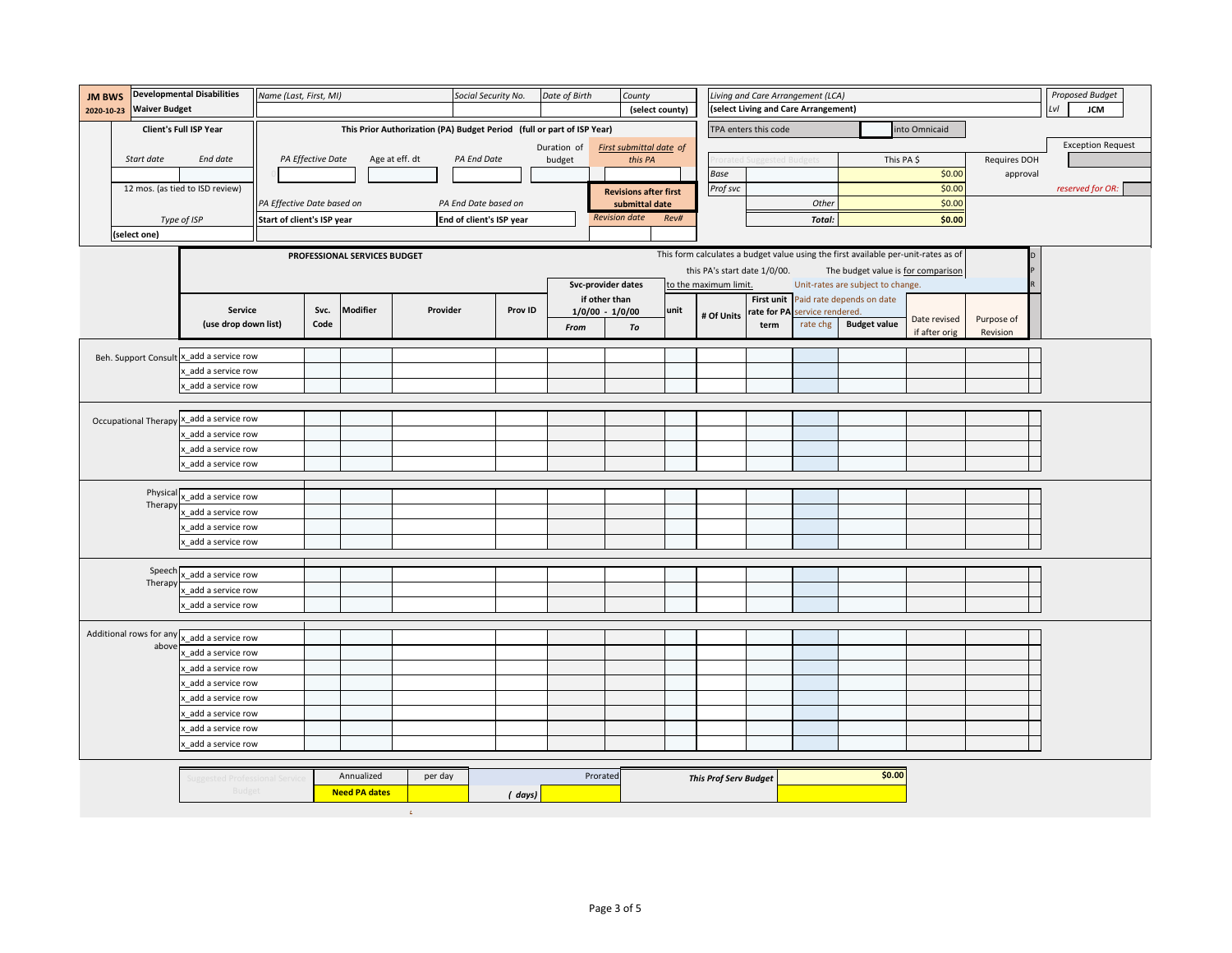| (select Living and Care Arrangement)<br>LvI<br><b>Waiver Budget</b><br>(select county)<br>2020-10-23<br><b>Client's Full ISP Year</b><br>This Prior Authorization (PA) Budget Period (full or part of ISP Year)<br>into Omnicaid<br>TPA enters this code<br>Duration of<br>First submittal date of<br>Start date<br>End date<br>PA Effective Date<br>Age at eff. dt<br>PA End Date<br>This PA \$<br>Requires DOH<br>budget<br>this PA<br><b>Base</b><br>\$0.00<br>approval<br>12 mos. (as tied to ISD review)<br>\$0.00<br>Prof svc<br><b>Revisions after first</b><br>Other<br>\$0.00<br>PA Effective Date based on<br>PA End Date based on<br>submittal date<br><b>Revision date</b><br>Rev#<br>Start of client's ISP year<br>End of client's ISP year<br>\$0.00<br>Type of ISP<br>Total:<br>(select one)<br>This form calculates a budget value using the first available per-unit-rates as of<br><b>OTHER SERVICES</b><br>this PA's start date 1/0/00.<br>The budget value is for comparison<br>Svc-provider dates<br>to the maximum limit.<br>Unit-rates are subject to change.<br>if other than<br>First unit Paid rate depends on date<br>Modifier<br>Service<br>Svc.<br>Provider<br>Prov ID<br>unit<br>$1/0/00 - 1/0/00$<br>rate for PA<br>service rendered.<br># Of Units<br>rate chg<br>(use drop down list)<br>Code<br><b>Budget value</b><br>term<br>Date revised<br>Purpose of<br>From<br>To<br>Revision<br>if after orig<br>Assistive Tech<br>add a service row<br>add a service row<br>(check yrly. max)<br>Crisis Support x_add a service row<br>add a service row<br>add a service row<br>Environ. Mod<br>x add a service row |                          |
|------------------------------------------------------------------------------------------------------------------------------------------------------------------------------------------------------------------------------------------------------------------------------------------------------------------------------------------------------------------------------------------------------------------------------------------------------------------------------------------------------------------------------------------------------------------------------------------------------------------------------------------------------------------------------------------------------------------------------------------------------------------------------------------------------------------------------------------------------------------------------------------------------------------------------------------------------------------------------------------------------------------------------------------------------------------------------------------------------------------------------------------------------------------------------------------------------------------------------------------------------------------------------------------------------------------------------------------------------------------------------------------------------------------------------------------------------------------------------------------------------------------------------------------------------------------------------------------------------------------------------------------------|--------------------------|
|                                                                                                                                                                                                                                                                                                                                                                                                                                                                                                                                                                                                                                                                                                                                                                                                                                                                                                                                                                                                                                                                                                                                                                                                                                                                                                                                                                                                                                                                                                                                                                                                                                                | <b>JCM</b>               |
|                                                                                                                                                                                                                                                                                                                                                                                                                                                                                                                                                                                                                                                                                                                                                                                                                                                                                                                                                                                                                                                                                                                                                                                                                                                                                                                                                                                                                                                                                                                                                                                                                                                |                          |
|                                                                                                                                                                                                                                                                                                                                                                                                                                                                                                                                                                                                                                                                                                                                                                                                                                                                                                                                                                                                                                                                                                                                                                                                                                                                                                                                                                                                                                                                                                                                                                                                                                                | <b>Exception Request</b> |
|                                                                                                                                                                                                                                                                                                                                                                                                                                                                                                                                                                                                                                                                                                                                                                                                                                                                                                                                                                                                                                                                                                                                                                                                                                                                                                                                                                                                                                                                                                                                                                                                                                                |                          |
|                                                                                                                                                                                                                                                                                                                                                                                                                                                                                                                                                                                                                                                                                                                                                                                                                                                                                                                                                                                                                                                                                                                                                                                                                                                                                                                                                                                                                                                                                                                                                                                                                                                |                          |
|                                                                                                                                                                                                                                                                                                                                                                                                                                                                                                                                                                                                                                                                                                                                                                                                                                                                                                                                                                                                                                                                                                                                                                                                                                                                                                                                                                                                                                                                                                                                                                                                                                                | reserved for OR:         |
|                                                                                                                                                                                                                                                                                                                                                                                                                                                                                                                                                                                                                                                                                                                                                                                                                                                                                                                                                                                                                                                                                                                                                                                                                                                                                                                                                                                                                                                                                                                                                                                                                                                |                          |
|                                                                                                                                                                                                                                                                                                                                                                                                                                                                                                                                                                                                                                                                                                                                                                                                                                                                                                                                                                                                                                                                                                                                                                                                                                                                                                                                                                                                                                                                                                                                                                                                                                                |                          |
|                                                                                                                                                                                                                                                                                                                                                                                                                                                                                                                                                                                                                                                                                                                                                                                                                                                                                                                                                                                                                                                                                                                                                                                                                                                                                                                                                                                                                                                                                                                                                                                                                                                |                          |
|                                                                                                                                                                                                                                                                                                                                                                                                                                                                                                                                                                                                                                                                                                                                                                                                                                                                                                                                                                                                                                                                                                                                                                                                                                                                                                                                                                                                                                                                                                                                                                                                                                                |                          |
|                                                                                                                                                                                                                                                                                                                                                                                                                                                                                                                                                                                                                                                                                                                                                                                                                                                                                                                                                                                                                                                                                                                                                                                                                                                                                                                                                                                                                                                                                                                                                                                                                                                |                          |
|                                                                                                                                                                                                                                                                                                                                                                                                                                                                                                                                                                                                                                                                                                                                                                                                                                                                                                                                                                                                                                                                                                                                                                                                                                                                                                                                                                                                                                                                                                                                                                                                                                                |                          |
|                                                                                                                                                                                                                                                                                                                                                                                                                                                                                                                                                                                                                                                                                                                                                                                                                                                                                                                                                                                                                                                                                                                                                                                                                                                                                                                                                                                                                                                                                                                                                                                                                                                |                          |
|                                                                                                                                                                                                                                                                                                                                                                                                                                                                                                                                                                                                                                                                                                                                                                                                                                                                                                                                                                                                                                                                                                                                                                                                                                                                                                                                                                                                                                                                                                                                                                                                                                                |                          |
|                                                                                                                                                                                                                                                                                                                                                                                                                                                                                                                                                                                                                                                                                                                                                                                                                                                                                                                                                                                                                                                                                                                                                                                                                                                                                                                                                                                                                                                                                                                                                                                                                                                |                          |
|                                                                                                                                                                                                                                                                                                                                                                                                                                                                                                                                                                                                                                                                                                                                                                                                                                                                                                                                                                                                                                                                                                                                                                                                                                                                                                                                                                                                                                                                                                                                                                                                                                                |                          |
|                                                                                                                                                                                                                                                                                                                                                                                                                                                                                                                                                                                                                                                                                                                                                                                                                                                                                                                                                                                                                                                                                                                                                                                                                                                                                                                                                                                                                                                                                                                                                                                                                                                |                          |
|                                                                                                                                                                                                                                                                                                                                                                                                                                                                                                                                                                                                                                                                                                                                                                                                                                                                                                                                                                                                                                                                                                                                                                                                                                                                                                                                                                                                                                                                                                                                                                                                                                                |                          |
|                                                                                                                                                                                                                                                                                                                                                                                                                                                                                                                                                                                                                                                                                                                                                                                                                                                                                                                                                                                                                                                                                                                                                                                                                                                                                                                                                                                                                                                                                                                                                                                                                                                |                          |
|                                                                                                                                                                                                                                                                                                                                                                                                                                                                                                                                                                                                                                                                                                                                                                                                                                                                                                                                                                                                                                                                                                                                                                                                                                                                                                                                                                                                                                                                                                                                                                                                                                                |                          |
|                                                                                                                                                                                                                                                                                                                                                                                                                                                                                                                                                                                                                                                                                                                                                                                                                                                                                                                                                                                                                                                                                                                                                                                                                                                                                                                                                                                                                                                                                                                                                                                                                                                |                          |
|                                                                                                                                                                                                                                                                                                                                                                                                                                                                                                                                                                                                                                                                                                                                                                                                                                                                                                                                                                                                                                                                                                                                                                                                                                                                                                                                                                                                                                                                                                                                                                                                                                                |                          |
| (check 5-yr. max)<br>x add a service row                                                                                                                                                                                                                                                                                                                                                                                                                                                                                                                                                                                                                                                                                                                                                                                                                                                                                                                                                                                                                                                                                                                                                                                                                                                                                                                                                                                                                                                                                                                                                                                                       |                          |
| Ind. Living Trans.<br>add a service row                                                                                                                                                                                                                                                                                                                                                                                                                                                                                                                                                                                                                                                                                                                                                                                                                                                                                                                                                                                                                                                                                                                                                                                                                                                                                                                                                                                                                                                                                                                                                                                                        |                          |
| add a service row<br>(check life. max)                                                                                                                                                                                                                                                                                                                                                                                                                                                                                                                                                                                                                                                                                                                                                                                                                                                                                                                                                                                                                                                                                                                                                                                                                                                                                                                                                                                                                                                                                                                                                                                                         |                          |
| Non-Ambulatory x_add a service row                                                                                                                                                                                                                                                                                                                                                                                                                                                                                                                                                                                                                                                                                                                                                                                                                                                                                                                                                                                                                                                                                                                                                                                                                                                                                                                                                                                                                                                                                                                                                                                                             |                          |
| Stipend<br>add a service row                                                                                                                                                                                                                                                                                                                                                                                                                                                                                                                                                                                                                                                                                                                                                                                                                                                                                                                                                                                                                                                                                                                                                                                                                                                                                                                                                                                                                                                                                                                                                                                                                   |                          |
| Non Medica<br>add a service row                                                                                                                                                                                                                                                                                                                                                                                                                                                                                                                                                                                                                                                                                                                                                                                                                                                                                                                                                                                                                                                                                                                                                                                                                                                                                                                                                                                                                                                                                                                                                                                                                |                          |
| Transportation<br>add a service row                                                                                                                                                                                                                                                                                                                                                                                                                                                                                                                                                                                                                                                                                                                                                                                                                                                                                                                                                                                                                                                                                                                                                                                                                                                                                                                                                                                                                                                                                                                                                                                                            |                          |
| add a service row                                                                                                                                                                                                                                                                                                                                                                                                                                                                                                                                                                                                                                                                                                                                                                                                                                                                                                                                                                                                                                                                                                                                                                                                                                                                                                                                                                                                                                                                                                                                                                                                                              |                          |
| Nutrition Counseling x_add a service row                                                                                                                                                                                                                                                                                                                                                                                                                                                                                                                                                                                                                                                                                                                                                                                                                                                                                                                                                                                                                                                                                                                                                                                                                                                                                                                                                                                                                                                                                                                                                                                                       |                          |
| add a service row                                                                                                                                                                                                                                                                                                                                                                                                                                                                                                                                                                                                                                                                                                                                                                                                                                                                                                                                                                                                                                                                                                                                                                                                                                                                                                                                                                                                                                                                                                                                                                                                                              |                          |
| Personal Support Tech x_add a service row<br>add a service row                                                                                                                                                                                                                                                                                                                                                                                                                                                                                                                                                                                                                                                                                                                                                                                                                                                                                                                                                                                                                                                                                                                                                                                                                                                                                                                                                                                                                                                                                                                                                                                 |                          |
| (check yrly. max)<br>add a service row_                                                                                                                                                                                                                                                                                                                                                                                                                                                                                                                                                                                                                                                                                                                                                                                                                                                                                                                                                                                                                                                                                                                                                                                                                                                                                                                                                                                                                                                                                                                                                                                                        |                          |
| PRS+Consult x_add a service row                                                                                                                                                                                                                                                                                                                                                                                                                                                                                                                                                                                                                                                                                                                                                                                                                                                                                                                                                                                                                                                                                                                                                                                                                                                                                                                                                                                                                                                                                                                                                                                                                |                          |
| check standard/<br>add a service row                                                                                                                                                                                                                                                                                                                                                                                                                                                                                                                                                                                                                                                                                                                                                                                                                                                                                                                                                                                                                                                                                                                                                                                                                                                                                                                                                                                                                                                                                                                                                                                                           |                          |
| add a service row<br>incentive county                                                                                                                                                                                                                                                                                                                                                                                                                                                                                                                                                                                                                                                                                                                                                                                                                                                                                                                                                                                                                                                                                                                                                                                                                                                                                                                                                                                                                                                                                                                                                                                                          |                          |
| Adult Nursing x_add a service row                                                                                                                                                                                                                                                                                                                                                                                                                                                                                                                                                                                                                                                                                                                                                                                                                                                                                                                                                                                                                                                                                                                                                                                                                                                                                                                                                                                                                                                                                                                                                                                                              |                          |
| add a service row                                                                                                                                                                                                                                                                                                                                                                                                                                                                                                                                                                                                                                                                                                                                                                                                                                                                                                                                                                                                                                                                                                                                                                                                                                                                                                                                                                                                                                                                                                                                                                                                                              |                          |
| add a service row                                                                                                                                                                                                                                                                                                                                                                                                                                                                                                                                                                                                                                                                                                                                                                                                                                                                                                                                                                                                                                                                                                                                                                                                                                                                                                                                                                                                                                                                                                                                                                                                                              |                          |
| add a service row                                                                                                                                                                                                                                                                                                                                                                                                                                                                                                                                                                                                                                                                                                                                                                                                                                                                                                                                                                                                                                                                                                                                                                                                                                                                                                                                                                                                                                                                                                                                                                                                                              |                          |
| Social./ Sexuality<br>add a service row                                                                                                                                                                                                                                                                                                                                                                                                                                                                                                                                                                                                                                                                                                                                                                                                                                                                                                                                                                                                                                                                                                                                                                                                                                                                                                                                                                                                                                                                                                                                                                                                        |                          |
| check standard/<br>add a service row                                                                                                                                                                                                                                                                                                                                                                                                                                                                                                                                                                                                                                                                                                                                                                                                                                                                                                                                                                                                                                                                                                                                                                                                                                                                                                                                                                                                                                                                                                                                                                                                           |                          |
| add a service row<br>incentive county                                                                                                                                                                                                                                                                                                                                                                                                                                                                                                                                                                                                                                                                                                                                                                                                                                                                                                                                                                                                                                                                                                                                                                                                                                                                                                                                                                                                                                                                                                                                                                                                          |                          |
| add a service row<br>Supplemental dental                                                                                                                                                                                                                                                                                                                                                                                                                                                                                                                                                                                                                                                                                                                                                                                                                                                                                                                                                                                                                                                                                                                                                                                                                                                                                                                                                                                                                                                                                                                                                                                                       |                          |
| add a service row<br>Additional rows for any x_add a service row                                                                                                                                                                                                                                                                                                                                                                                                                                                                                                                                                                                                                                                                                                                                                                                                                                                                                                                                                                                                                                                                                                                                                                                                                                                                                                                                                                                                                                                                                                                                                                               |                          |
| above<br>add a service row                                                                                                                                                                                                                                                                                                                                                                                                                                                                                                                                                                                                                                                                                                                                                                                                                                                                                                                                                                                                                                                                                                                                                                                                                                                                                                                                                                                                                                                                                                                                                                                                                     |                          |
| add a service row                                                                                                                                                                                                                                                                                                                                                                                                                                                                                                                                                                                                                                                                                                                                                                                                                                                                                                                                                                                                                                                                                                                                                                                                                                                                                                                                                                                                                                                                                                                                                                                                                              |                          |
| add a service row                                                                                                                                                                                                                                                                                                                                                                                                                                                                                                                                                                                                                                                                                                                                                                                                                                                                                                                                                                                                                                                                                                                                                                                                                                                                                                                                                                                                                                                                                                                                                                                                                              |                          |
| *Preliminary Risk Screen and Consult for Inappropriate Sexual Behavior<br>\$0.00<br><b>Other Services Total:</b>                                                                                                                                                                                                                                                                                                                                                                                                                                                                                                                                                                                                                                                                                                                                                                                                                                                                                                                                                                                                                                                                                                                                                                                                                                                                                                                                                                                                                                                                                                                               |                          |